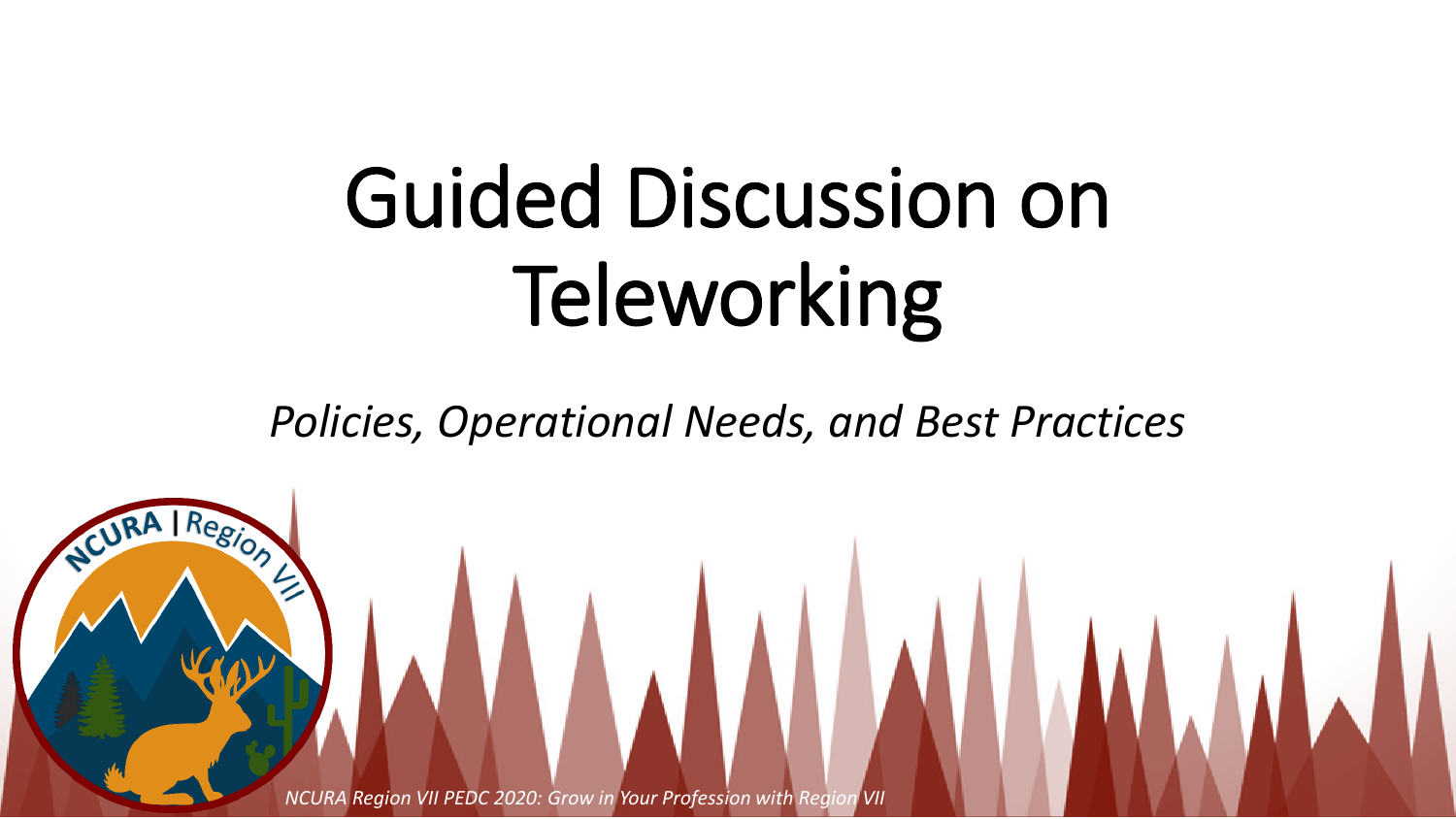# Meet the Discussion Leaders



Ashley Stahle Assistant Director, OSP Director of Post-Award

Colorado State University



Alexa Van Dalsem Assistant Director, OCG University of Colorado Boulder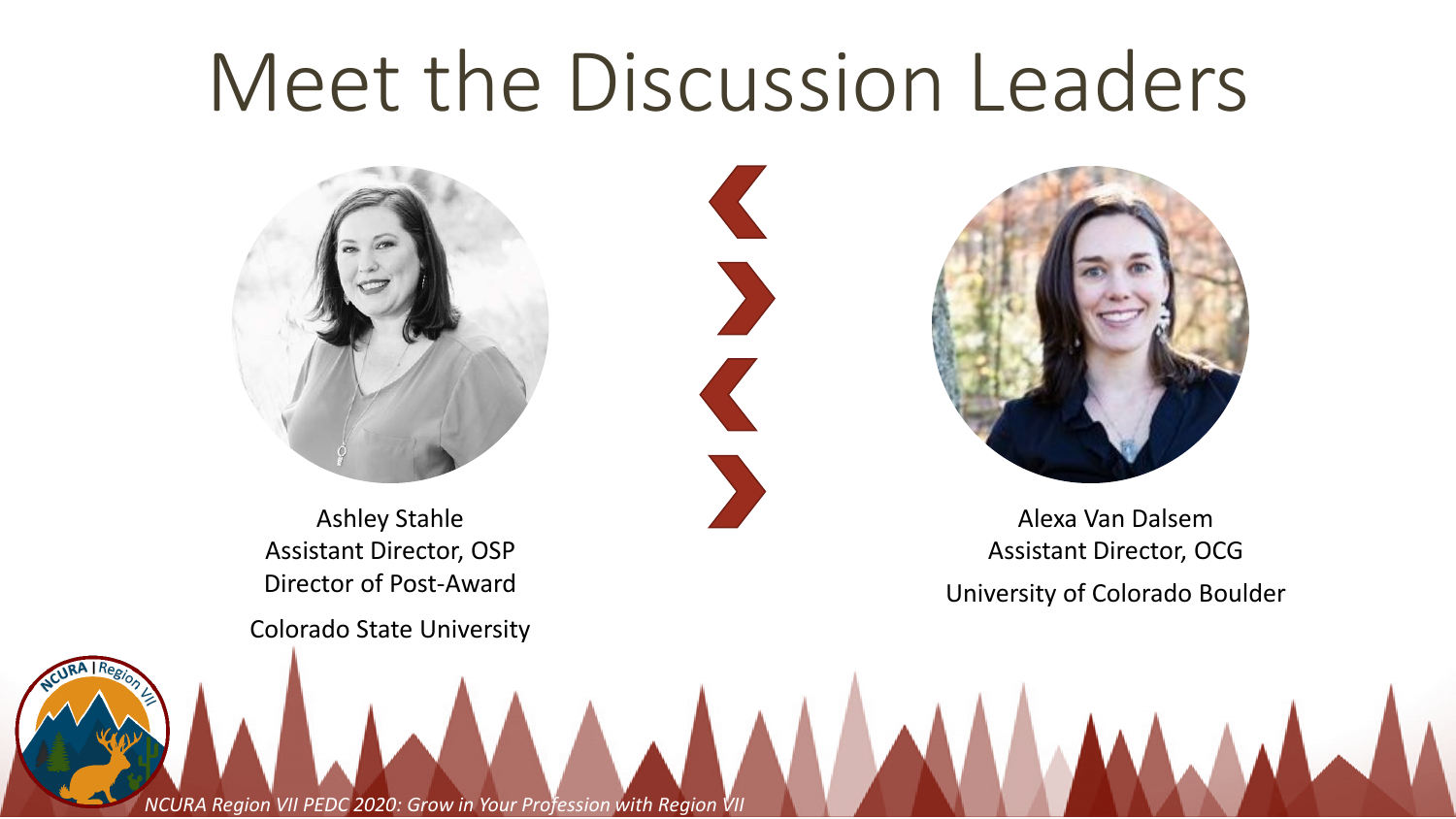## Survey Says . . .

- Nationally, the number of remote workers is growing
- COVID-19 is making it necessary for many of us to work remotely
- Within research administration, flexible work scheduled and arrangements are important to employees
- 54% of office workers say they'd leave their job for one that offers flexible work schedules

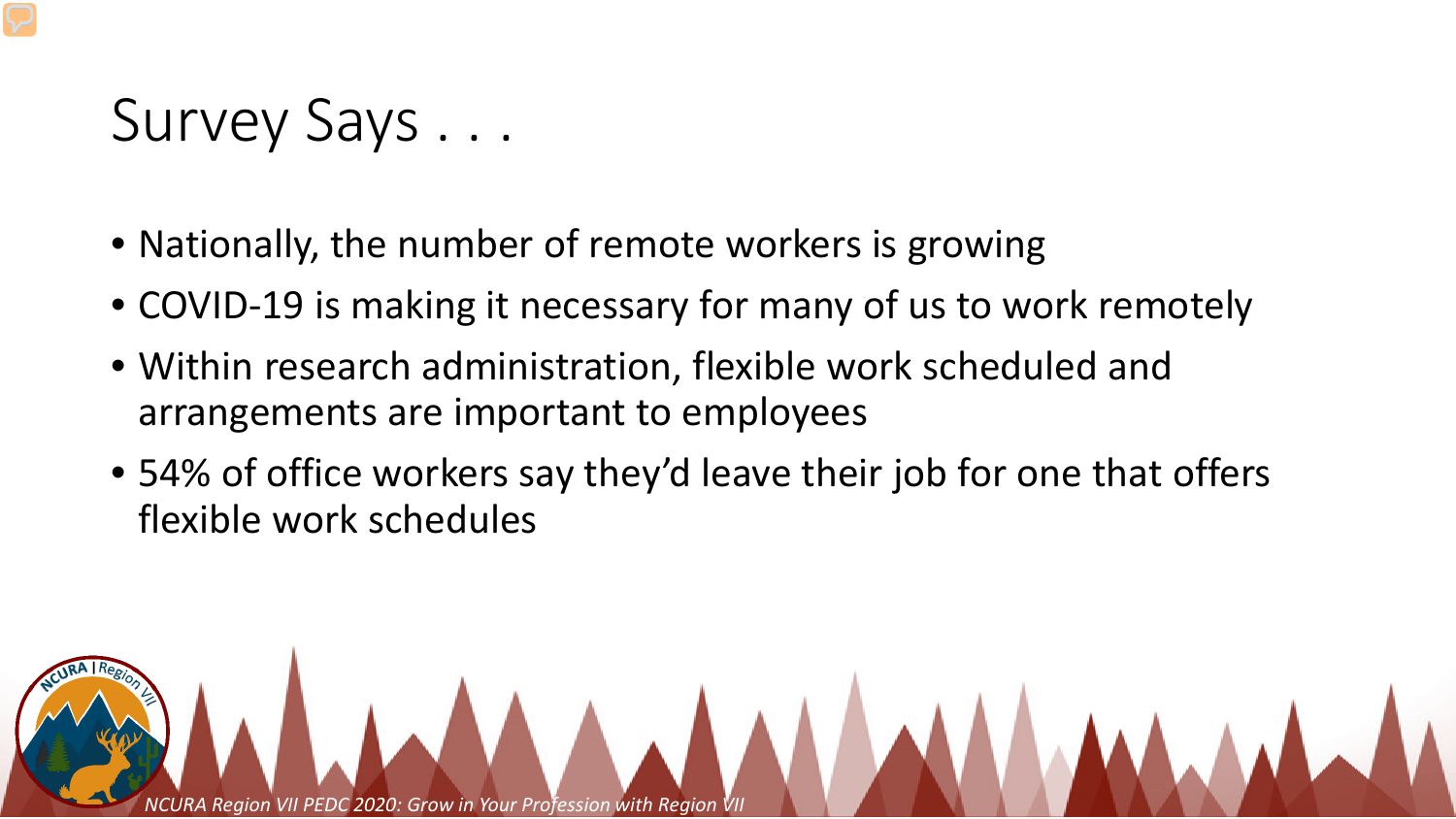# Survey/Poll

Of the participants on the call, who

- Is a supervisor and wants to know more about flexible work arrangements?
- Is a non-supervisor looking for justification to convince their leadership to adopt flexible work arrangements?
- Is (or will be) working remote for the first time because of COVID-19
- **Other**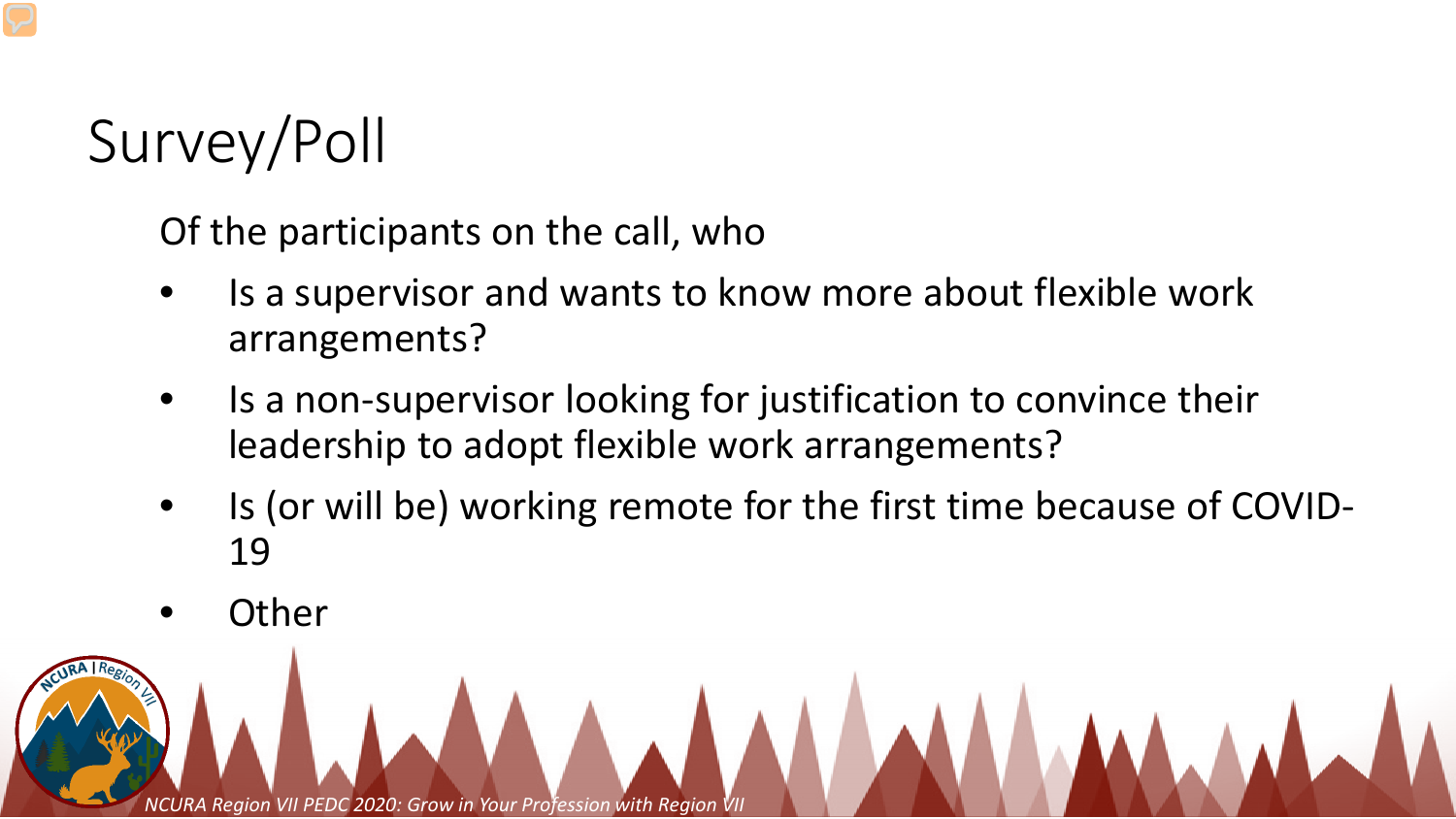### Prior Experience – CSU

- Since 2019
- Why?
- What kind?
- How was it implemented?
- How many employees?
- What is the process for employees?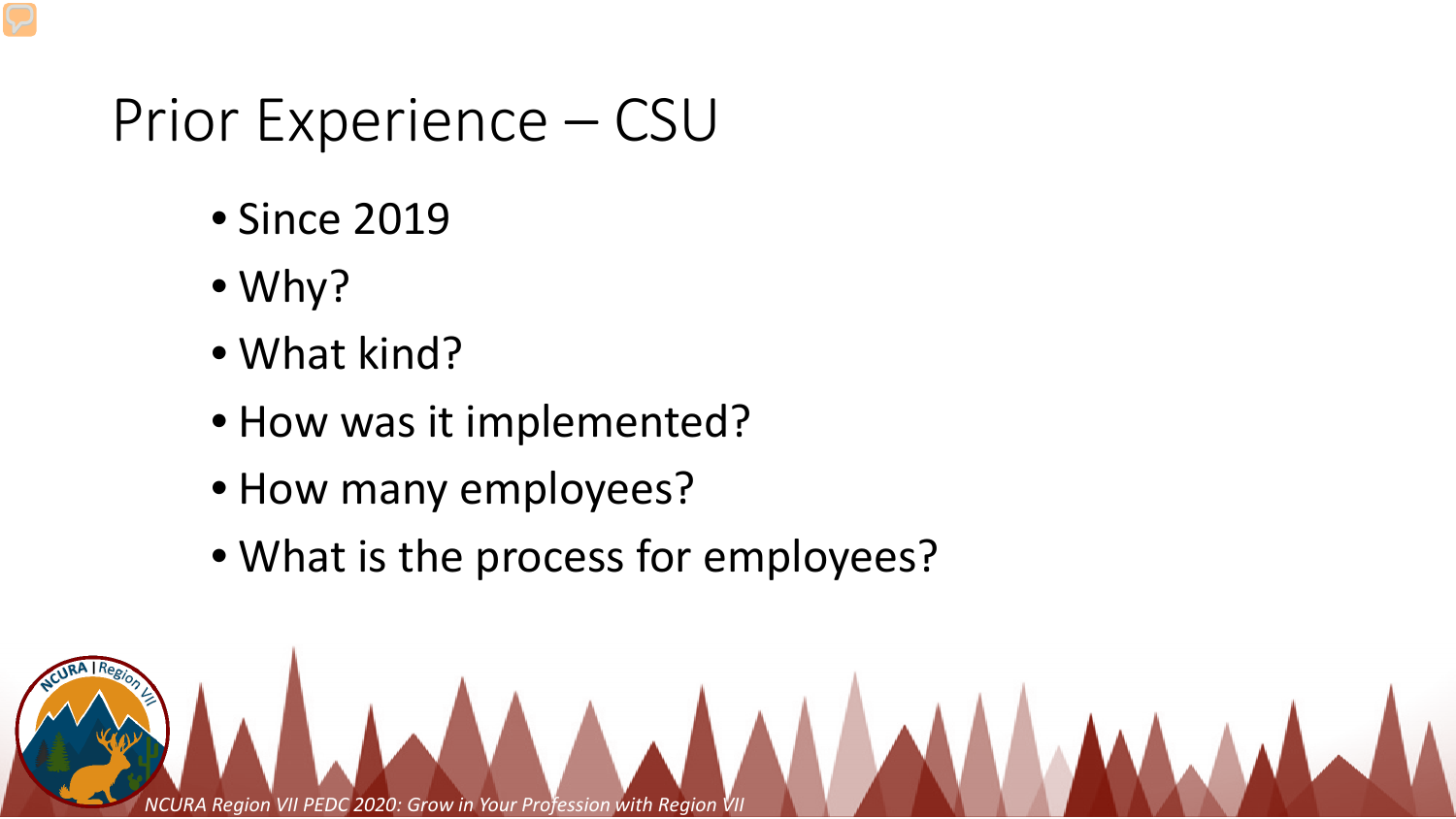### Prior Experience – CU Boulder

- Since 2014
- Why?
- What kind?
- How was it implemented?
- How many employees?
- What is the process for employees?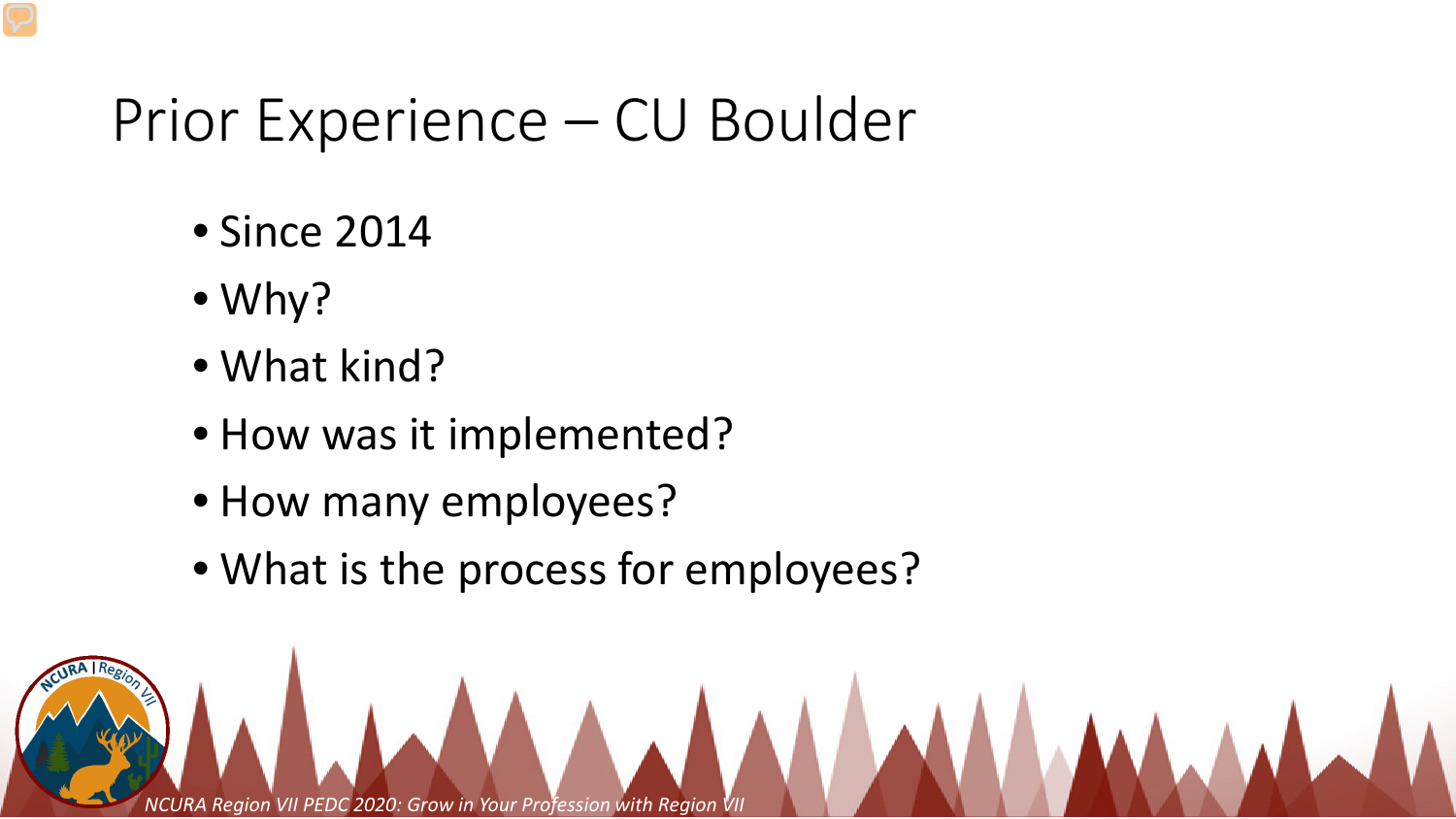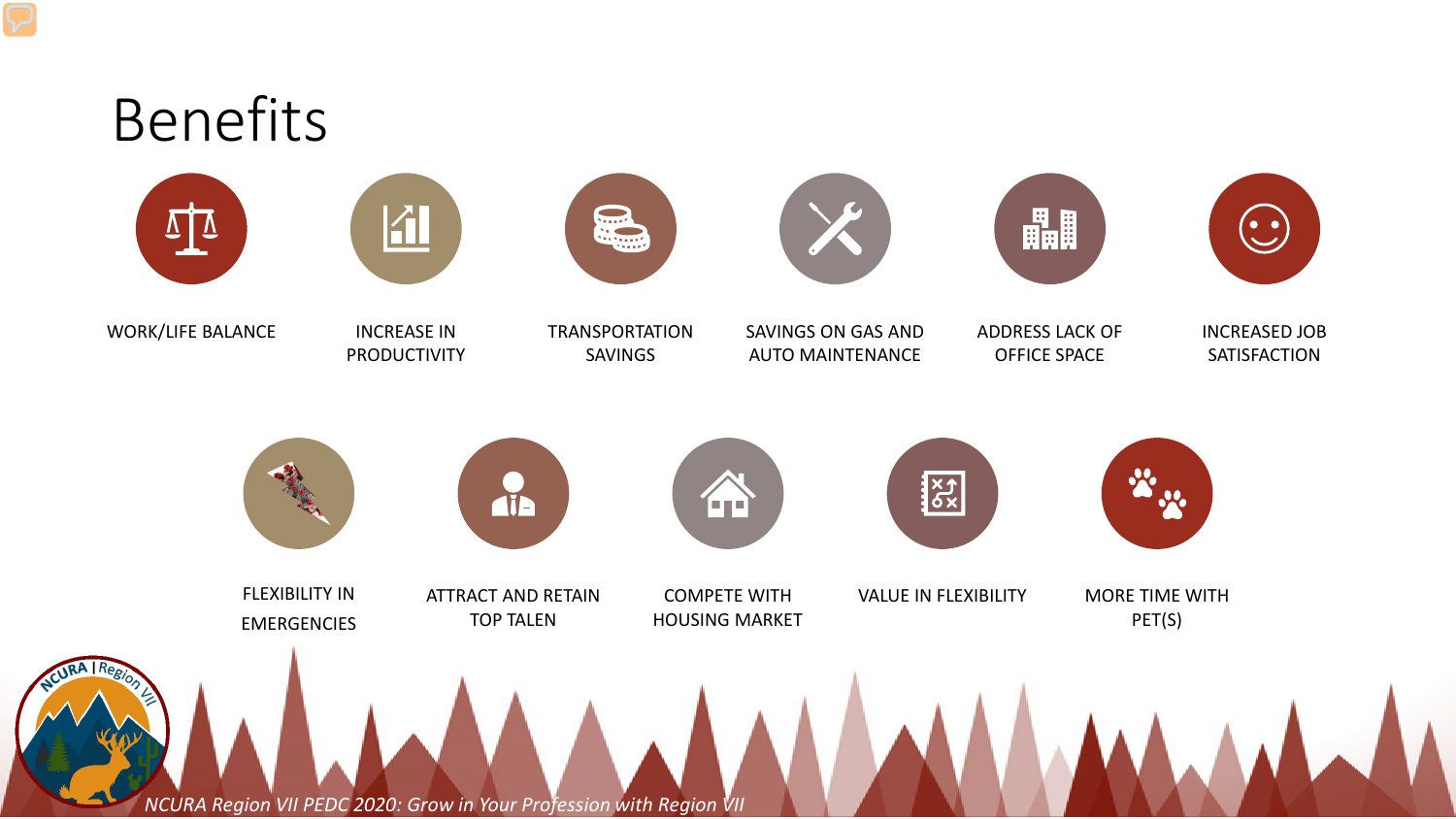## Challenges









IT AND COMPUTER ISSUES

### TEAMWORK AND BACK UP PLANS

### CONNECTED TO THE OFFICE AND CO-**WORKERS**

### BUSY V. SLOW TIMES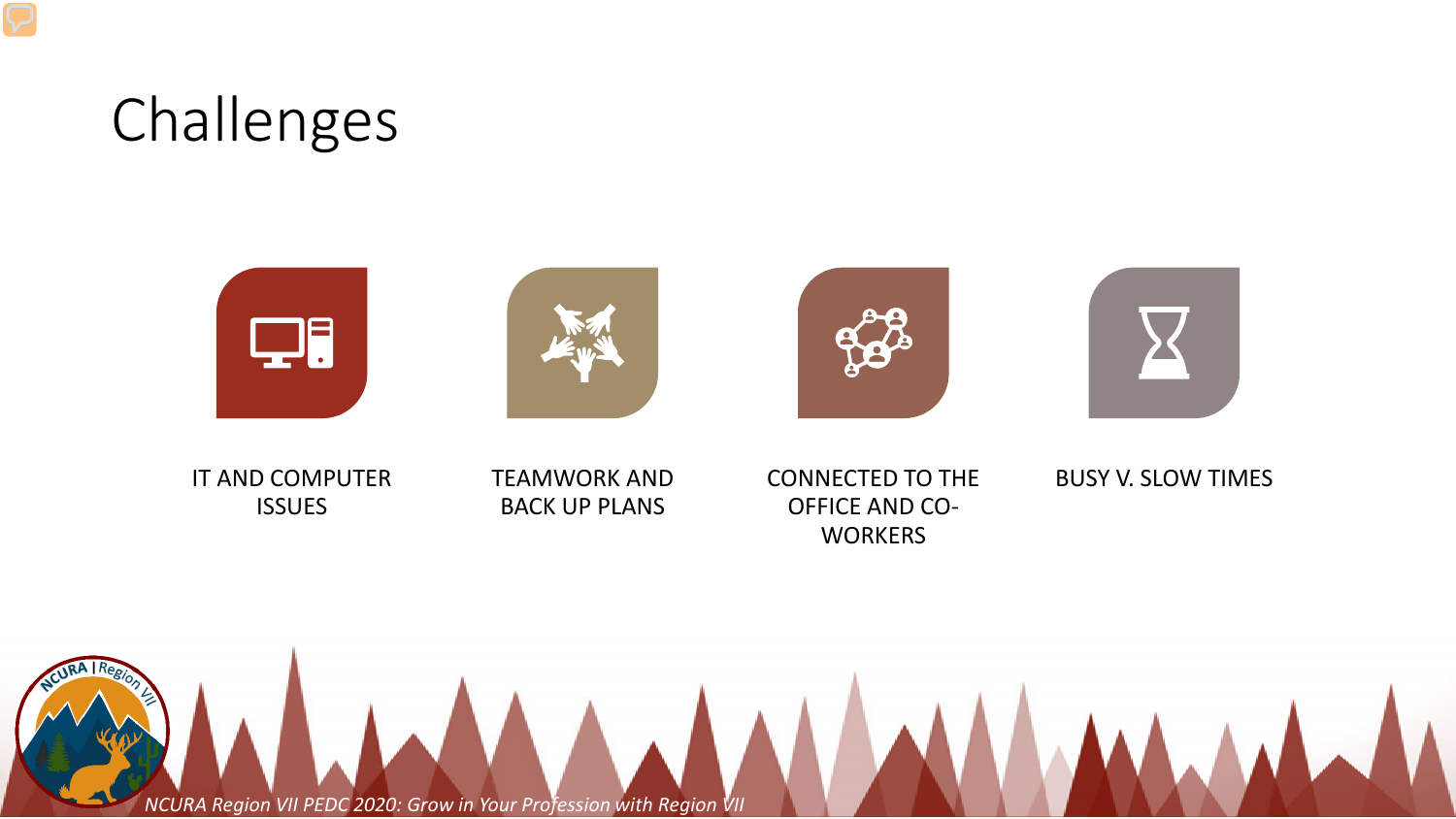## Key Considerations

- Have a policy, plan, and agreement
	- Perhaps 'after the fact' in light of COVID-19
	- Ensure all parties know and have access to expectations and requirements
	- Document the work arrangement in writing
- Teleworking is a privilege, not a right
- Does your office have an electronic filing system, accessible remotely?

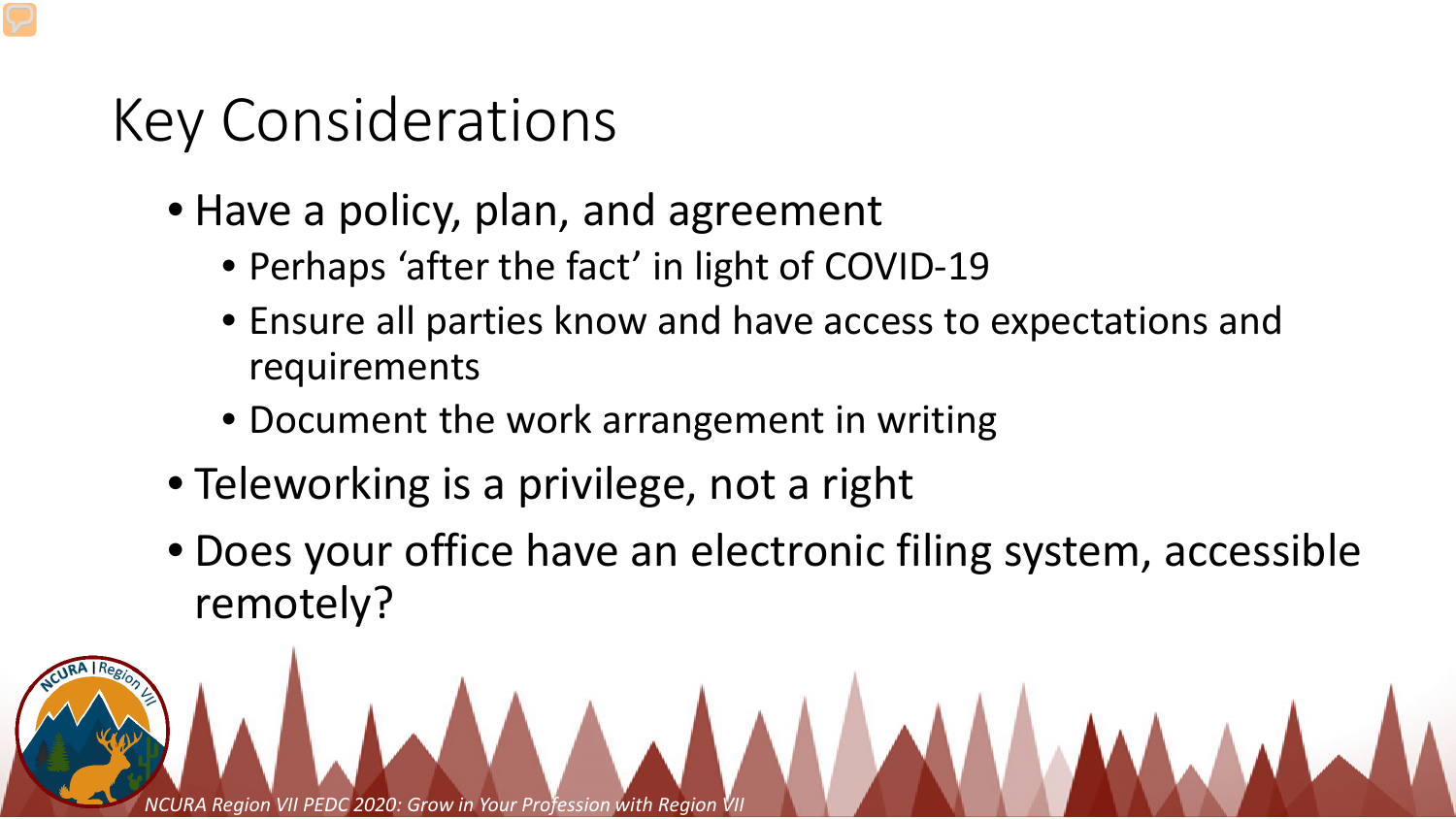# Additional Considerations

- Equipment & Supplies what will be provided
- Security of confidential work
- •Open records acts
- Travel to campus who pays?
- Communication platforms
- Tech Specs
- Workman's Compensation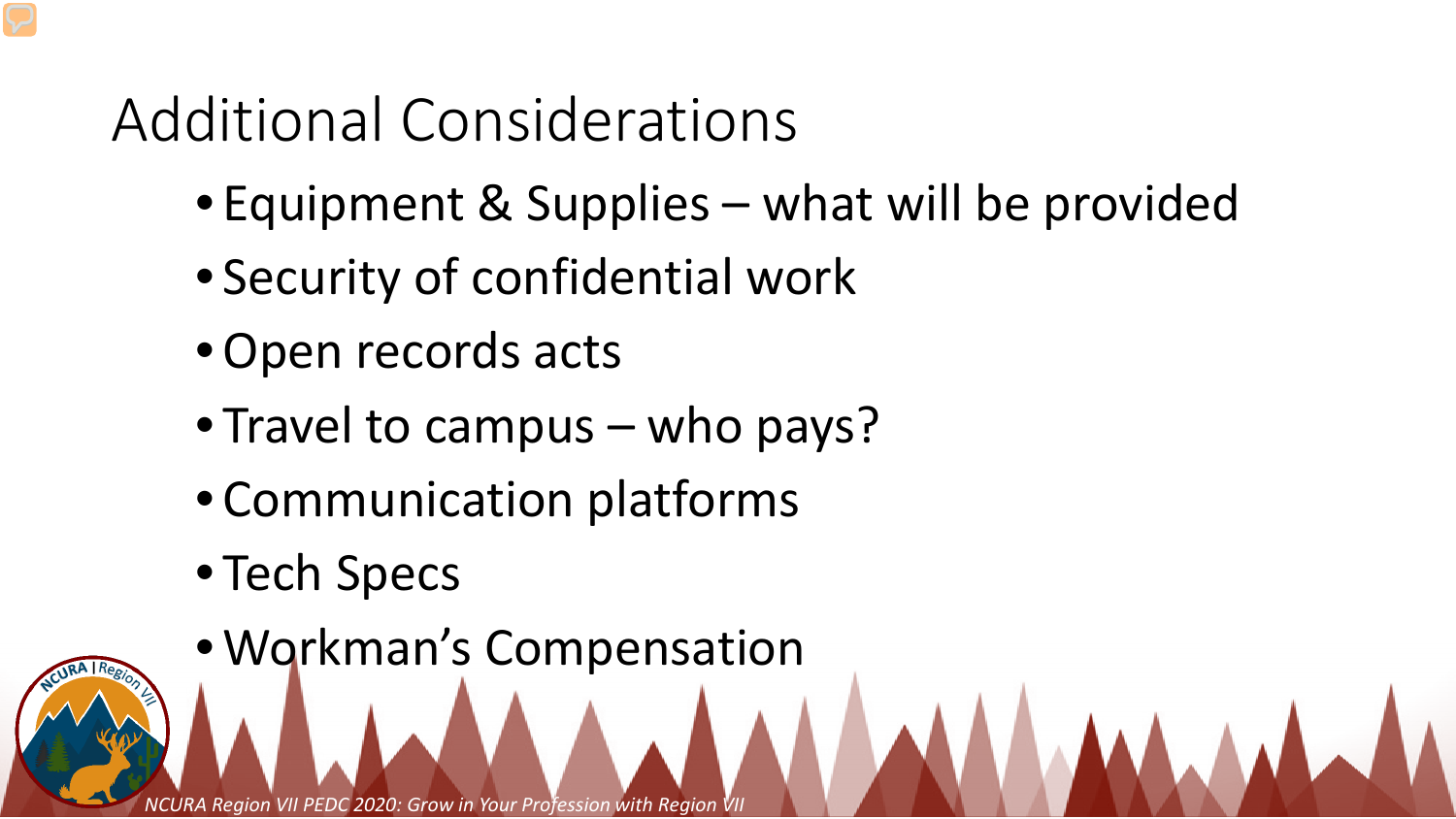## Additional Considerations

- •HR/Institution allowability and buy-in
- State regulations (if state-supported institution)
- What else?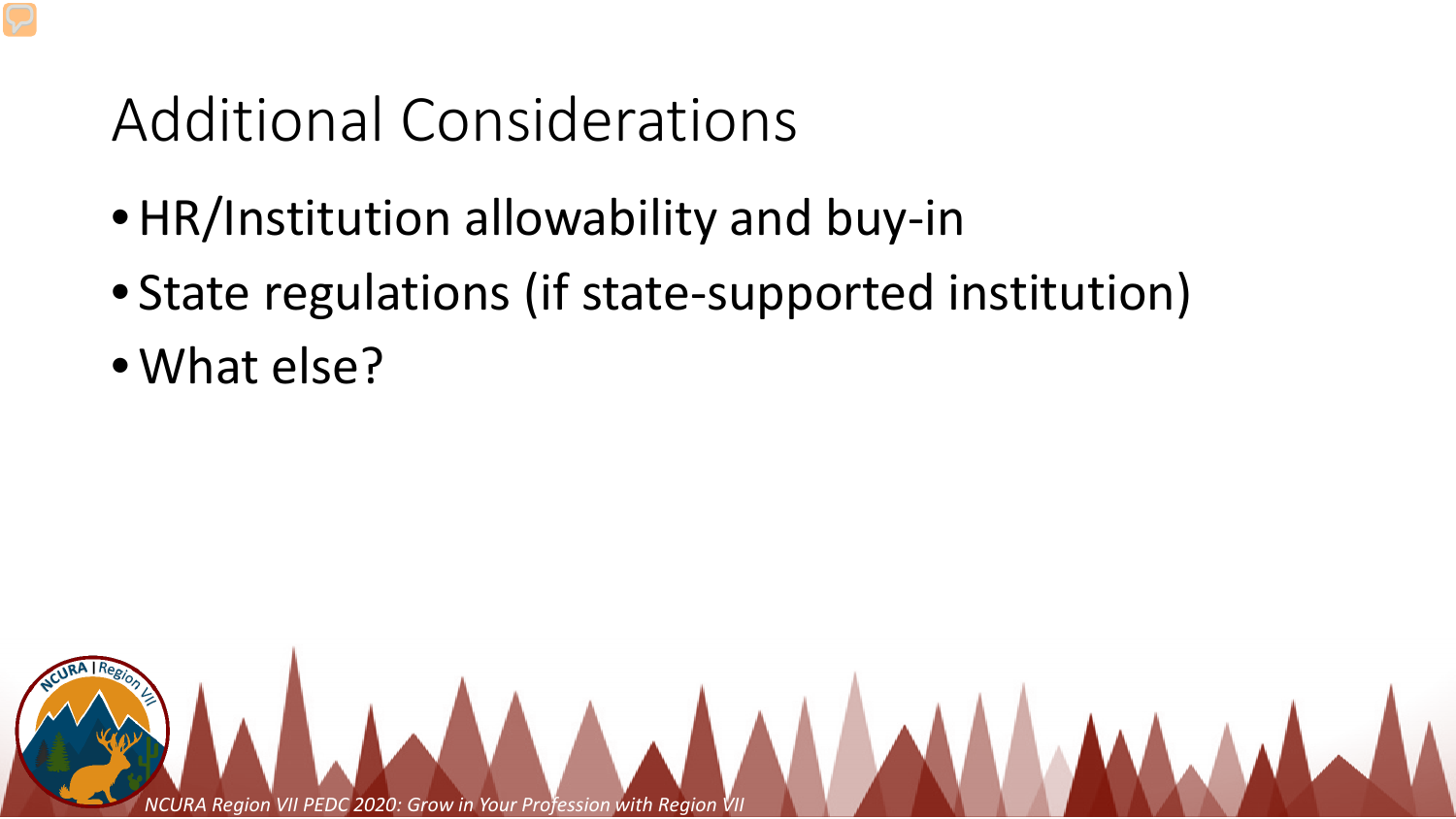### CSU OSP's Telework Program **Teleworker Work Schedule**

The following work schedule and locations are agreed upon in support of CSU OSP's agreement:

#### **Office Workplace**

| Address:      |  |
|---------------|--|
| Phone Number: |  |

#### **Remote Workplace**

| Address:                                      |  |
|-----------------------------------------------|--|
| Phone Number for call forwarding from office: |  |

#### **Work Hours**

| Day       | Work<br>Schedule | Location<br>(R-Remote,<br>M-Main) |
|-----------|------------------|-----------------------------------|
| Monday    |                  |                                   |
| Tuesday   |                  |                                   |
| Wednesday |                  |                                   |
| Thursday  |                  |                                   |
| Friday    |                  |                                   |

#### **Telework Review**

The Employee and Supervisor will meet one month following the date of signature below to discuss the<br>effectiveness of the telework arrangement. Additionally, the Employee and Supervisor will meet at least once<br>per quarter

#### **COMMENTS/ADDITIONAL DETAILS:**

| <b>STATE</b><br>Teleworker:      | Date: |
|----------------------------------|-------|
| <b>STATISTICS</b><br>Supervisor: | Date: |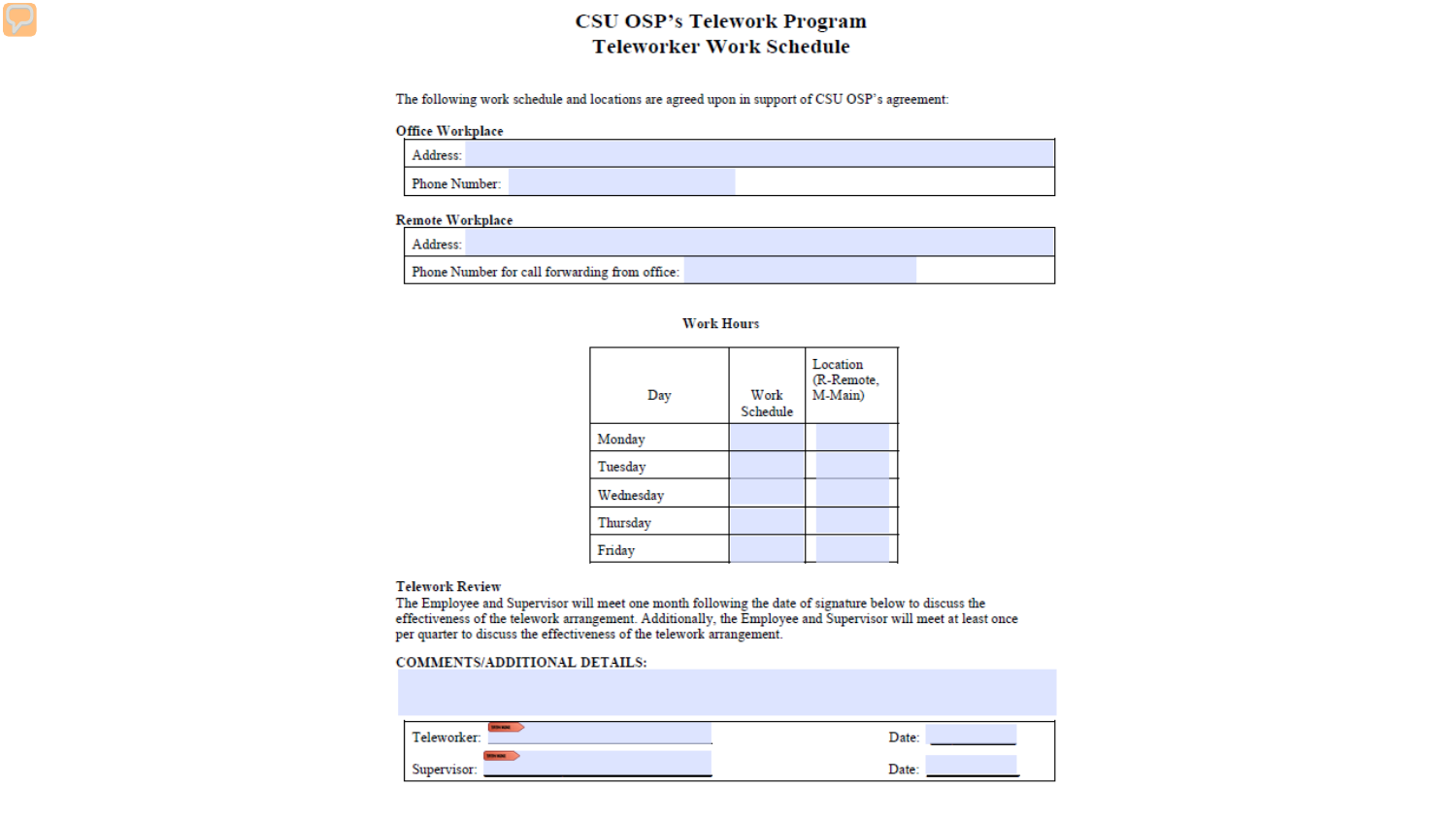### **CSU OSP's Telework Program Remote Workplace Self-Certification Checklist**

| Name:                |                                                                                                                                                                                                                       |
|----------------------|-----------------------------------------------------------------------------------------------------------------------------------------------------------------------------------------------------------------------|
| Remote Work Address: |                                                                                                                                                                                                                       |
| Remote Work Phone:   |                                                                                                                                                                                                                       |
| Supervisor:          |                                                                                                                                                                                                                       |
| supervisor.          | This checklist is designed to assess the overall safety of your remote workplace and to ensure that you have<br>been properly prepared for teleworking. Upon completion, you should sign and return this form to your |
|                      | Describe the workspace in your remote workplace:                                                                                                                                                                      |
|                      |                                                                                                                                                                                                                       |
|                      |                                                                                                                                                                                                                       |
|                      |                                                                                                                                                                                                                       |

#### **I. Work Space Environment**

|                                                                                                                                                                                                                        | Yes | No |
|------------------------------------------------------------------------------------------------------------------------------------------------------------------------------------------------------------------------|-----|----|
| 1. Is the work space free of potential hazards that could cause physical harm (frayed wires,<br>bare conductors, loose wires, exposed wires to the ceiling, frayed or torn carpeting seams,<br>uneven floor surfaces)? |     |    |
| 2. Are electrical outlets grounded (3 pronged)?                                                                                                                                                                        |     |    |
| 3. Are the rungs and legs, and wheels of the chairs sturdy?                                                                                                                                                            |     |    |
| 4. Are the phone lines, electrical cords, and extension wires secured?                                                                                                                                                 |     |    |
| 5. Is the office space neat, clean, and free of obstructions and excessive amounts of<br>combustibles?                                                                                                                 |     |    |
| 6. Is there enough light for reading?                                                                                                                                                                                  |     |    |
| 7. Is the area free from distractions (e.g., children)?                                                                                                                                                                |     |    |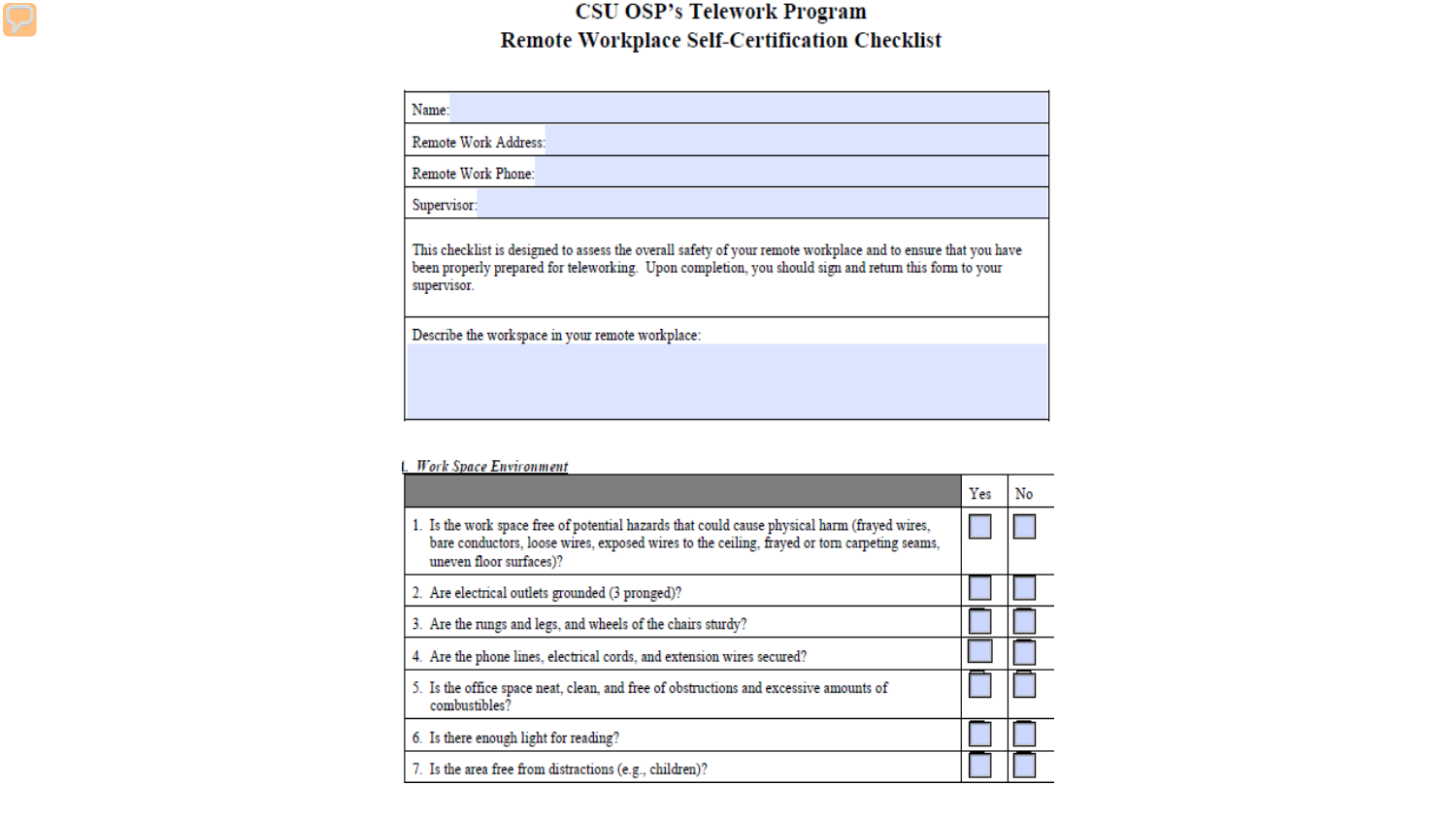### **CSU OSP's Telework Program Remote Workplace Self-Certification Checklist**

#### **B.** Technical Requirements (See Exhibit A for more information)

|                                                                                                                                           | Yes | No                 |
|-------------------------------------------------------------------------------------------------------------------------------------------|-----|--------------------|
| 1. If using your own computer, does it meet or exceed these requirements?:<br>-- i5 processor with 8 GB RAM, Windows 10 or current Mac OS |     |                    |
| 2. Do you have a reliable, consistent high-speed internet connection?                                                                     |     |                    |
| 3. Do you have Pulse VPN and DUO2 factor authentication installed and updated?                                                            |     |                    |
| 4. Do you have Remote Desktop Connection installed and updated?                                                                           |     |                    |
| 5. Do you have Microsoft Teams installed and updated?                                                                                     |     |                    |
| 6. Do you have the ability to monitor and respond to phone calls?                                                                         |     |                    |
|                                                                                                                                           |     | <b>Clear Boxes</b> |

#### C. Employee Orientation

|                                                                                                         | Yes | No                 |
|---------------------------------------------------------------------------------------------------------|-----|--------------------|
| 1. Have you read CSU OSP's Teleworker's Procedures & Agreement?                                         |     |                    |
| 2. Have you been provided with a copy of your signed Teleworking Agreement?                             |     |                    |
| 3. Have you discussed and completed your work schedule with your supervisor?                            |     |                    |
| 4. If you have been issued University equipment, have you been briefed on the care of the<br>equipment? |     |                    |
| 5. Have you discussed your performance expectations with your supervisor?                               |     |                    |
|                                                                                                         |     | <b>Clear Boxes</b> |

I certify that all information contained in this check list is true and complete to the best of my knowledge. I authorize OSP or a University authorized designee to inspect the remote work location provided I am given 24 hours notice of the inspection. I understand that any erroneous, misleading or fraudulent information is sufficient grounds for my preclusion from teleworking and/or disciplinary action. **Minimal** 

|  | eleworker |
|--|-----------|
|  |           |

Date

Supervisor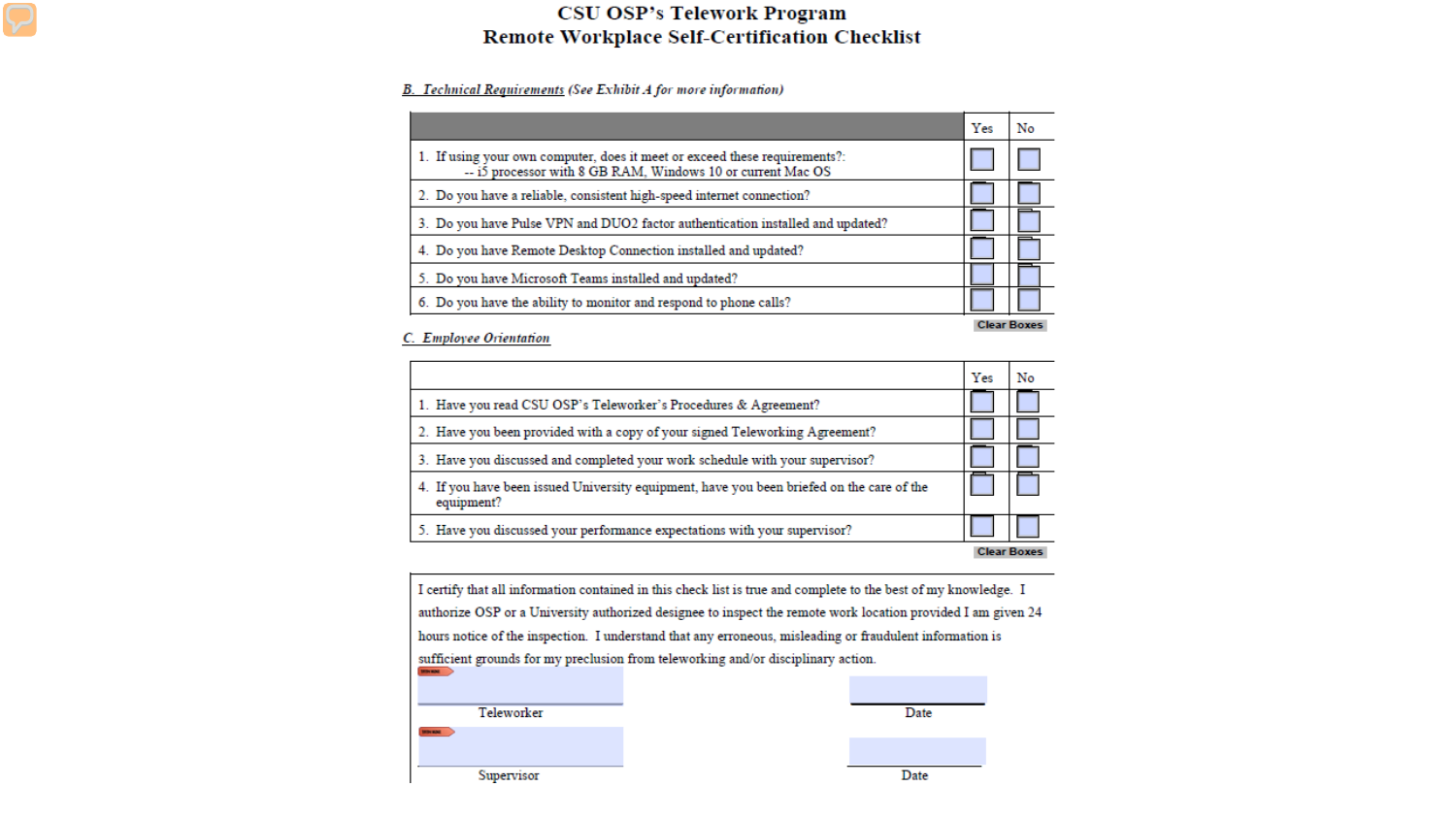## After Implementation

- Be ready for the unexpected!
	- Adjusting for emergencies
- You're setting a precedence for all employees
- Isolation: Consciously connect remote staff
- Carefully communicate policy changes

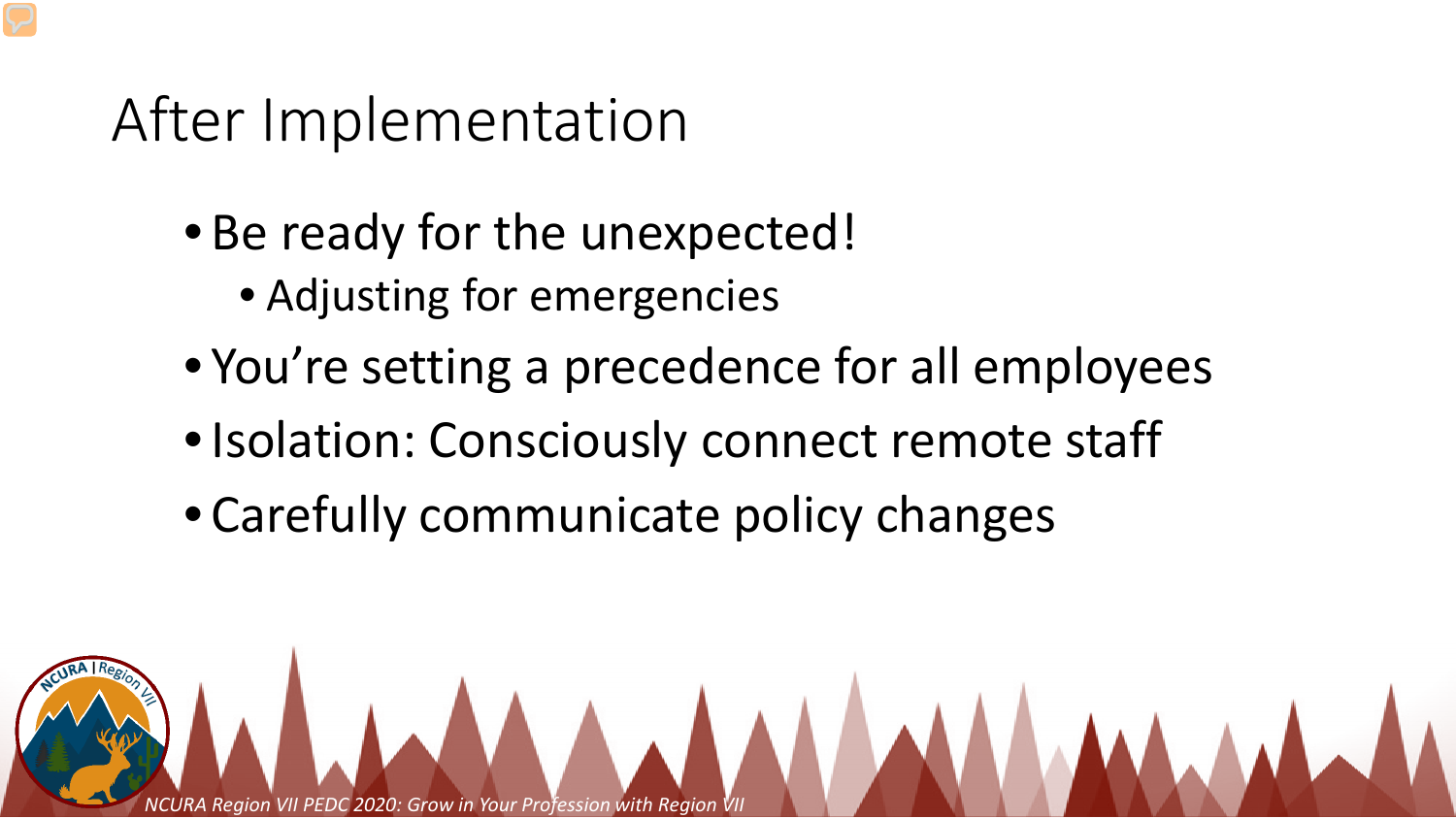### After Implementation

- Steep learning curve with full-time teleworking
- Remember to take breaks at home, as you would in the office

• Then, you must *TRUST*

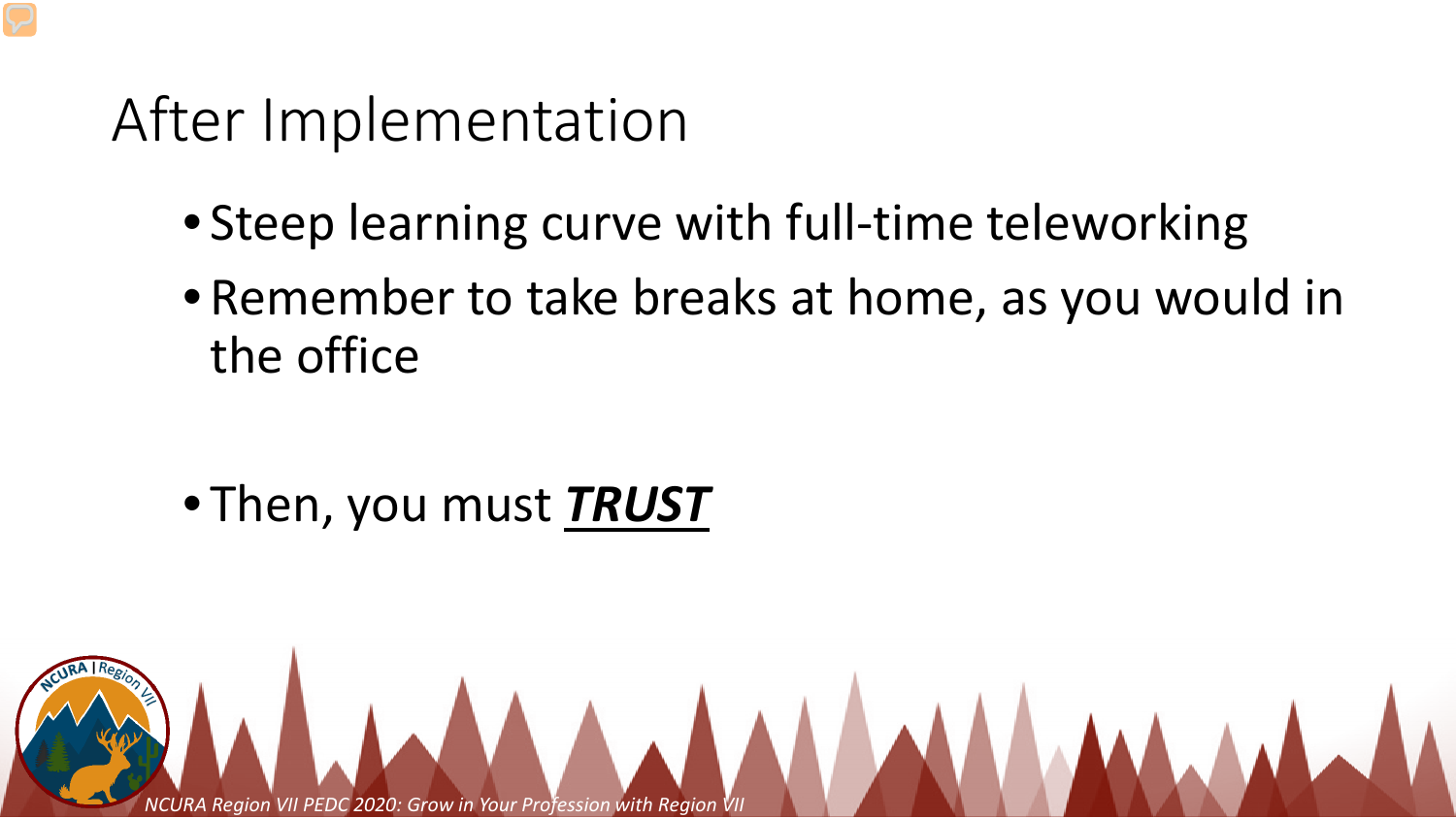### Open for Discussion

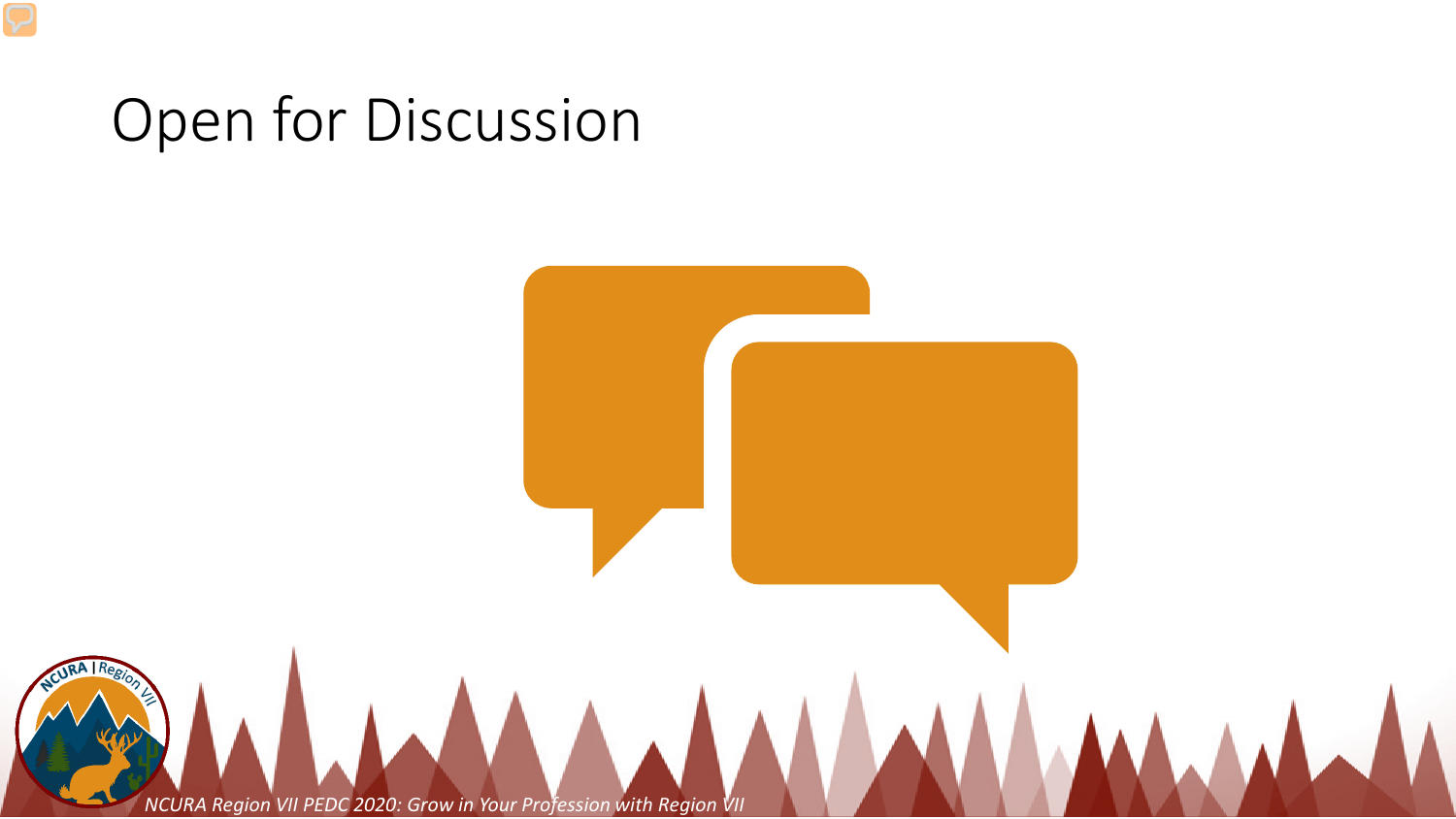### Resources

- CU Office of Contracts and Grants: [www.Colorado.edu/ocg](http://www.colorado.edu/ocg) bottom menu, OCG Staff Resources
- [UMB's telework policy: https://www.umaryland.edu/policies-and](https://www.umaryland.edu/policies-and-procedures/library/human-resources/policies/vii-611a.php)procedures/library/human-resources/policies/vii-611a.php
- *9 Research-Based Facts that Prove Remote Teams are The Future of Work*: <https://www.timedoctor.com/blog/remote-teams-future-of-work/>
- American Psychological Association: *The Future of Remote Work*: <https://www.apa.org/monitor/2019/10/cover-remote-work>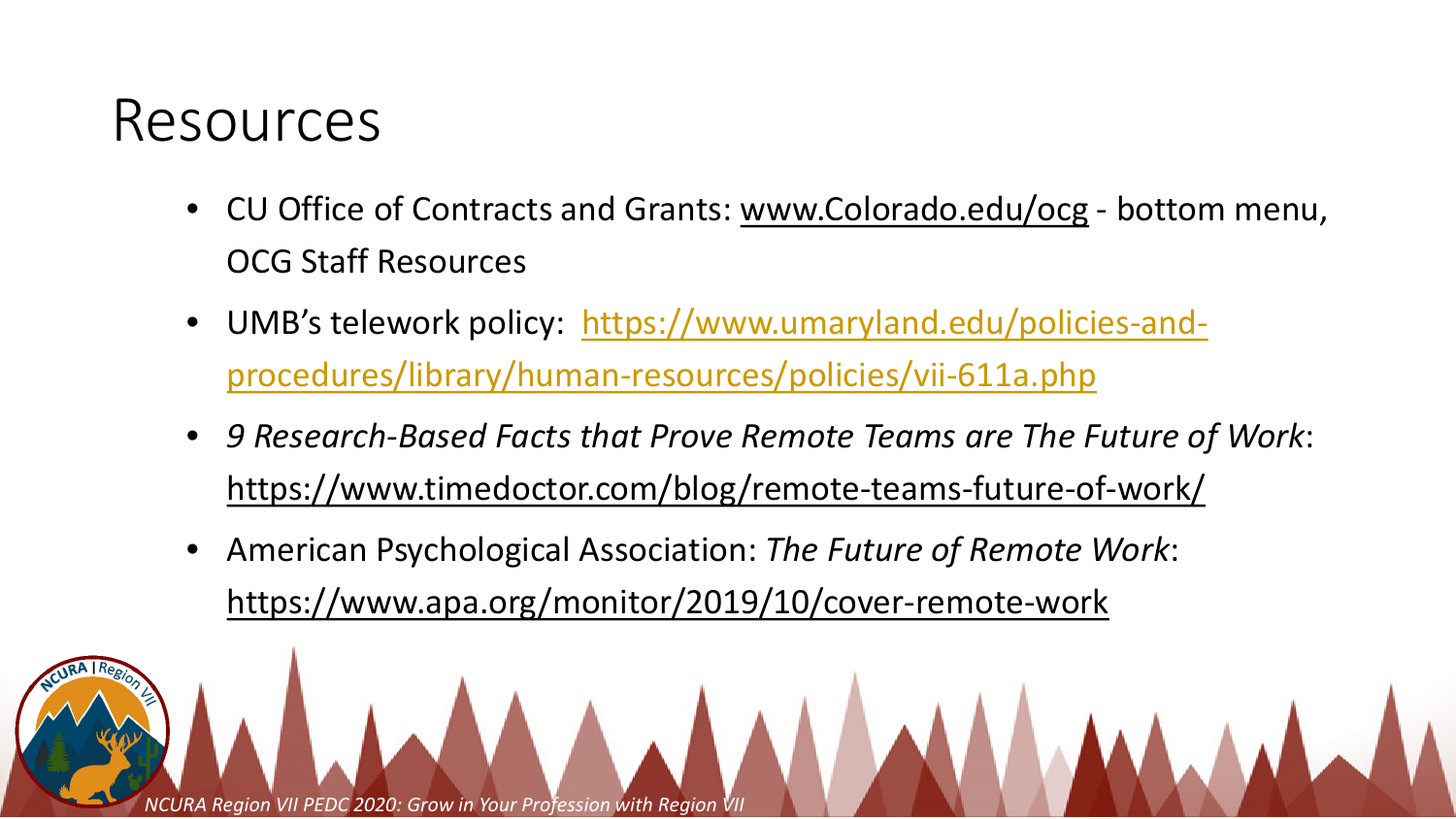# Additional Resources

- Gallup: *Is Working Remotely Effective? Gallup Research Says Yes:*  [https://www.gallup.com/workplace/283985/working-remotely](https://www.gallup.com/workplace/283985/working-remotely-effective-gallup-research-says-yes.aspx)effective-gallup-research-says-yes.aspx
- Harvard Business Review *On Managing Remote Workers*: [https://hbr.org/2015/02/how-to-manage-remote-direct](https://hbr.org/2015/02/how-to-manage-remote-direct-reports?referral=03758&cm_vc=rr_item_page.top_right)reports?referral=03758&cm vc=rr item page.top right
- [State of Remote Work: https://buffer.com/state-of-remote](https://buffer.com/state-of-remote-work-2019)work-2019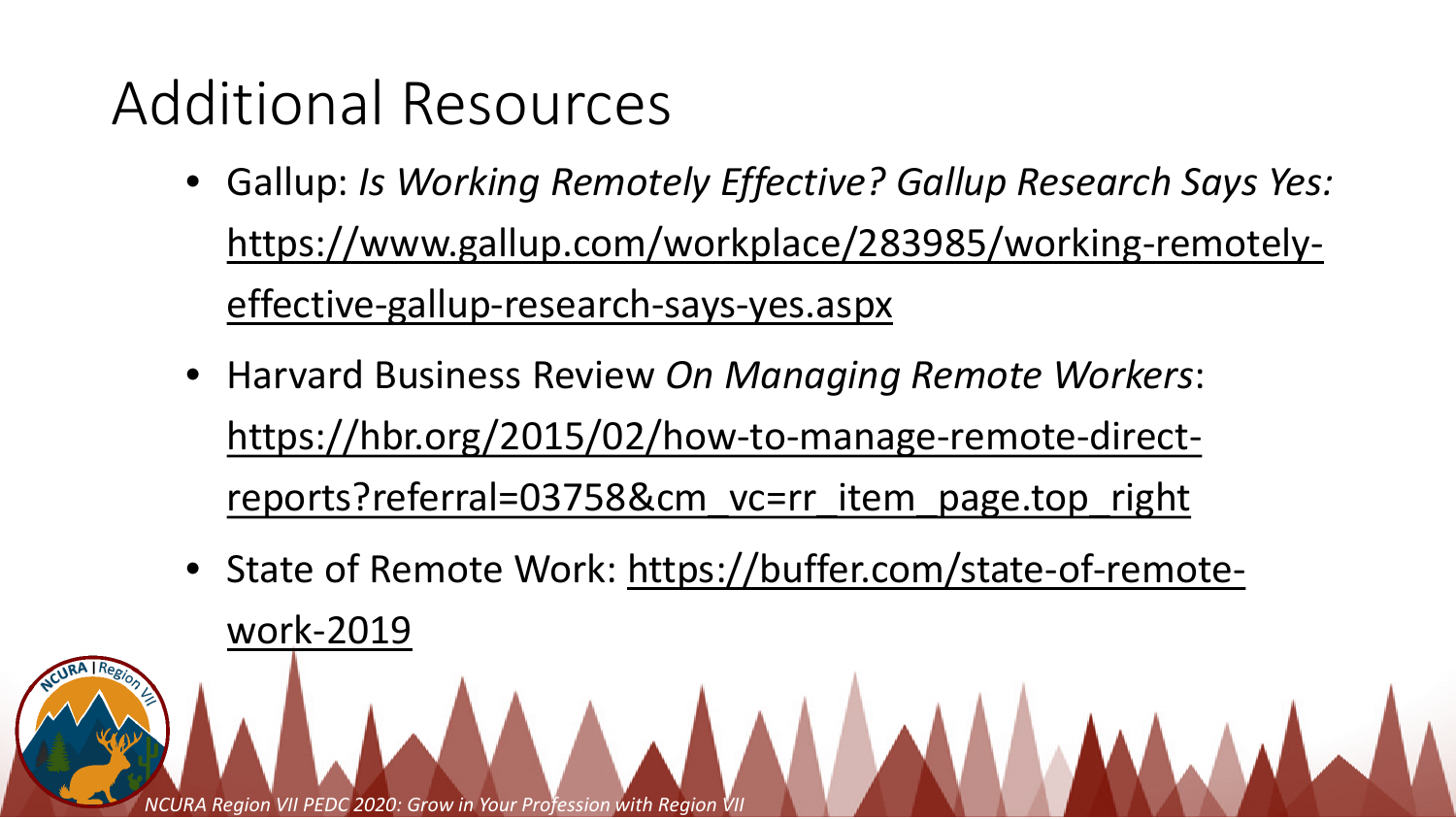## Additional Resources

- [Stanford Two-Year Study: https://www.inc.com/scott-mautz/a-2-year-stanford](https://www.inc.com/scott-mautz/a-2-year-stanford-study-shows-astonishing-productivity-boost-of-working-from-home.html)study-shows-astonishing-productivity-boost-of-working-from-home.html (includes link to Ted Talk: Go Ahead, Tell Your Boss You're Working from Home)
- Virtual Communication: Presenting with Empathy (resource if you're new to training online):

<https://www.youtube.com/watch?v=3Ubx7uVSMqw&feature=youtu.be>

- [Onboarding Remote Employees: https://www.fastcompany.com/90480127/how](https://www.fastcompany.com/90480127/how-to-onboard-new-employees-when-youre-all-working-from-home)to-onboard-new-employees-when-youre-all-working-from-home
- Coronavirus: What Science Says Leaders Should Do by NeuroLeadership (Google Live presentation on March 27)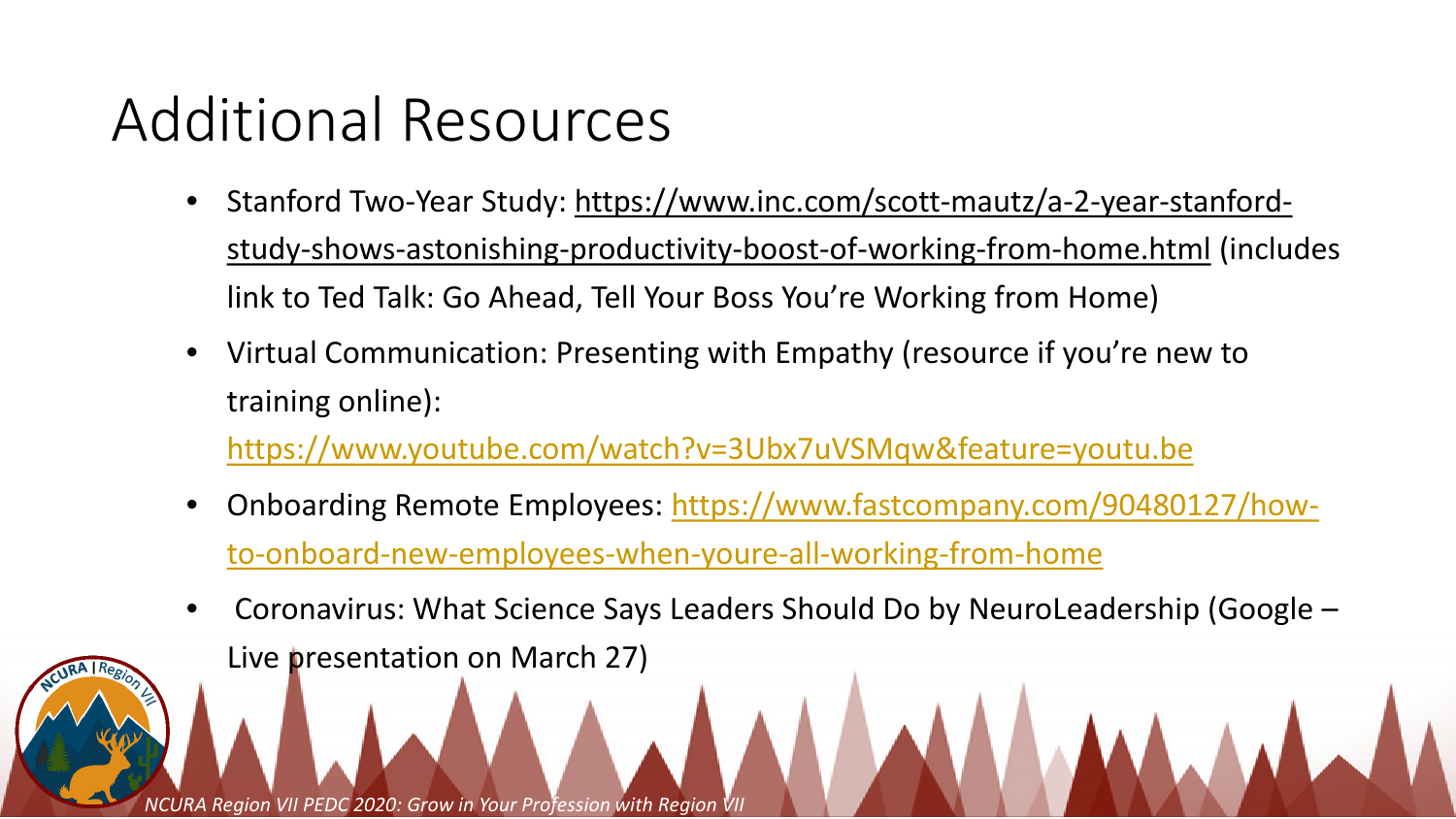### Questions about this Presentation?

# Contact the Presenters: Ashley Stahle at Ashley.Stahle@colostate.edu Alexa Van Dalsem at Alexa.VanDalsem@colorado.edu

Have a topic you want to see presented or discussed? Contact the Region VII PEDC with your ideas: OSP\_info@mail.colostate.edu